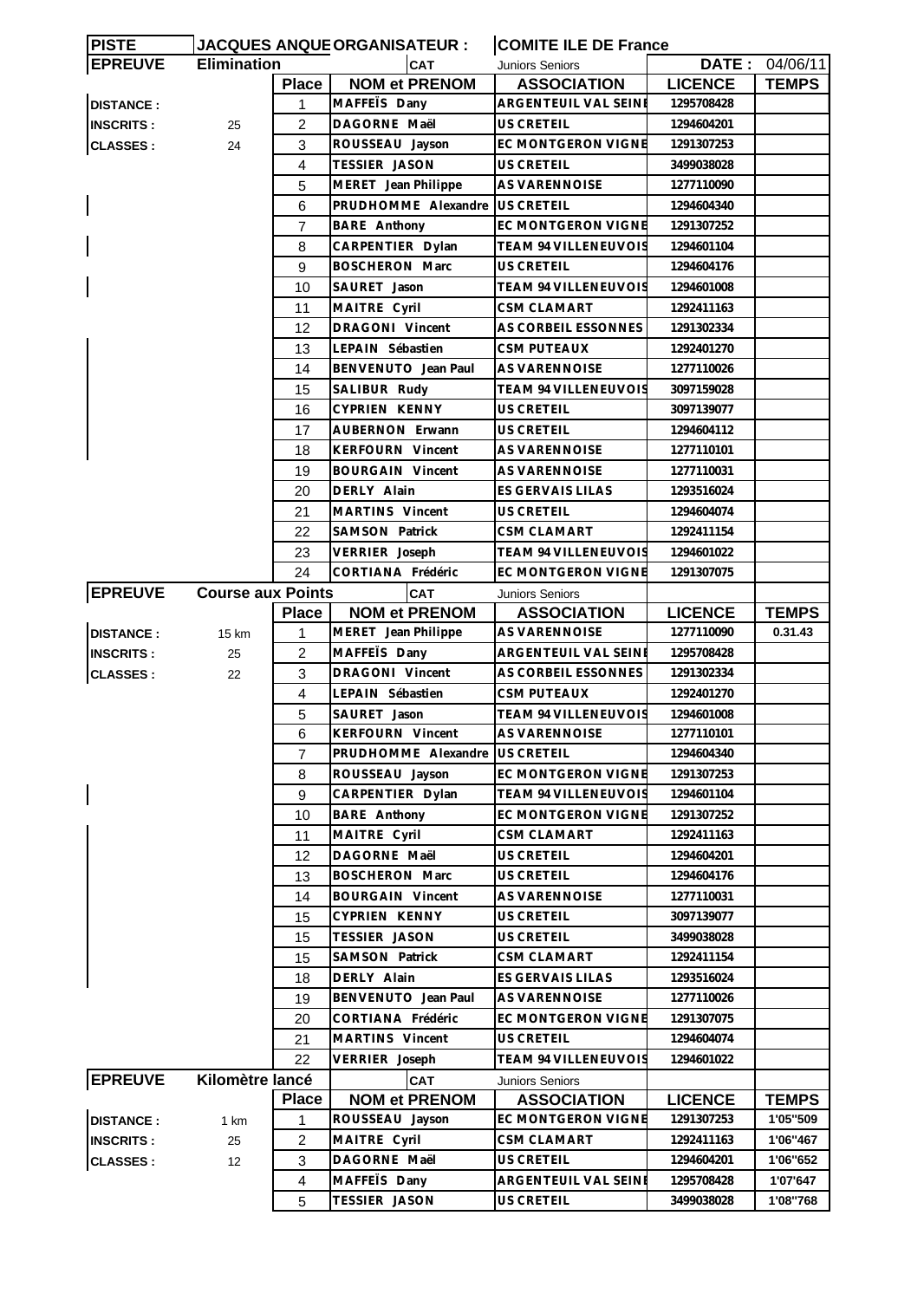|                  |                                 | 6              | PRUDHOMME Alexandre US CRETEIL                              |                                             | 1294604340               | 1'09'638             |
|------------------|---------------------------------|----------------|-------------------------------------------------------------|---------------------------------------------|--------------------------|----------------------|
|                  |                                 | $\overline{7}$ | LEPAIN Sébastien                                            | <b>CSM PUTEAUX</b>                          | 1292401270               | 1'10"153             |
|                  |                                 | 8              | DRAGONI Vincent                                             | AS CORBEIL ESSONNES                         | 1291302334               | 1'10"160             |
|                  |                                 | 9              | SAURET Jason                                                | TEAM 94 VILLENEUVOIS                        | 1294601008               | 1'10"414             |
|                  |                                 | 10             | BARE Anthony                                                | EC MONTGERON VIGNE                          | 1291307252               | 1'12"152             |
|                  |                                 | 11             | MERET Jean Philippe                                         | AS VARENNOISE                               | 1277110090               | 1'12"666             |
|                  |                                 | 12             | CARPENTIER Dylan                                            | <b>TEAM 94 VILLENEUVOIS</b>                 | 1294601104               | 1'14"184             |
| <b>EPREUVE</b>   | <b>Poursuite</b>                |                | CAT                                                         | Juniors Seniors                             |                          |                      |
|                  |                                 | <b>Place</b>   | <b>NOM et PRENOM</b>                                        | <b>ASSOCIATION</b>                          | <b>LICENCE</b>           | <b>TEMPS</b>         |
| <b>DISTANCE:</b> | 3 km                            | 1              | MAITRE Cyril                                                | CSM CLAMART                                 | 1292411163               | 3'43'380             |
| <b>INSCRITS:</b> | 25                              | $\overline{2}$ | DAGORNE Maël                                                | <b>US CRETEIL</b>                           | 1294604201               | 3'45'179             |
| <b>CLASSES:</b>  | 8                               | 3              | MAFFETS Dany                                                | ARGENTEUIL VAL SEINE                        | 1295708428               | 3'46'997             |
|                  |                                 | $\overline{4}$ | DRAGONI Vincent                                             | AS CORBEIL ESSONNES                         | 1291302334               | 3'51'355             |
|                  |                                 | 5              | ROUSSEAU Jayson                                             | EC MONTGERON VIGNE                          | 1291307253               | 3'51'972             |
|                  |                                 | 6              | MERET Jean Philippe                                         | AS VARENNOISE                               | 1277110090               | 4'02'122             |
|                  |                                 | $\overline{7}$ | PRUDHOMME Alexandre                                         | <b>US CRETEIL</b>                           | 1294604340               | 4'03'688             |
|                  |                                 | 8              | LEPAIN Sébastien                                            | CSM PUTEAUX                                 | 1292401270               | 4'06'015             |
| <b>EPREUVE</b>   |                                 |                | Championnat de l'Omnium   CAT                               | Juniors                                     |                          |                      |
|                  |                                 | <b>Place</b>   | <b>NOM et PRENOM</b>                                        | <b>ASSOCIATION</b>                          | <b>LICENCE</b>           | <b>TEMPS</b>         |
| <b>DISTANCE:</b> |                                 | 1              | ROUSSEAU Jayson                                             | EC MONTGERON VIGNE                          | 1291307253               |                      |
| <b>INSCRITS:</b> | 10                              | $\overline{2}$ | DAGORNE Maël                                                | <b>US CRETEIL</b>                           | 1294604201               |                      |
| <b>CLASSES:</b>  | 8                               | 3              | MAITRE Cyril                                                | <b>CSM CLAMART</b>                          | 1292411163               |                      |
|                  |                                 | 4              | PRUDHOMME Alexandre                                         | <b>US CRETEIL</b>                           | 1294604340               |                      |
|                  |                                 | 5              | SAURET Jason                                                | TEAM 94 VILLENEUVOIS                        | 1294601008               |                      |
|                  |                                 | 6              | BARE Anthony                                                | EC MONTGERON VIGNE                          | 1291307252               |                      |
|                  |                                 | $\overline{7}$ | CARPENTIER Dylan                                            | <b>TEAM 94 VILLENEUVOIS</b>                 | 1294601104               |                      |
|                  |                                 | 8              | VERRIER Joseph                                              | TEAM 94 VILLENEUVOIS                        | 1294601022               |                      |
| <b>EPREUVE</b>   | <b>Championnat de l'Omnium</b>  |                | <b>CAT</b>                                                  | Seniors                                     |                          |                      |
|                  |                                 | <b>Place</b>   | <b>NOM et PRENOM</b>                                        | <b>ASSOCIATION</b>                          | <b>LICENCE</b>           | <b>TEMPS</b>         |
| <b>DISTANCE:</b> |                                 | 1              | MAFFETS Dany                                                | ARGENTEUIL VAL SEINE                        | 1295708428               |                      |
| <b>INSCRITS:</b> | 15                              | $\overline{2}$ | MERET Jean Philippe                                         | <b>AS VARENNOISE</b>                        | 1277110090               |                      |
| <b>CLASSES:</b>  | 14                              | 3              | DRAGONI Vincent                                             | AS CORBEIL ESSONNES                         | 1291302334               |                      |
|                  |                                 | 4              | LEPAIN Sébastien                                            | <b>CSM PUTEAUX</b>                          | 1292401270               |                      |
|                  |                                 | 5              | TESSIER JASON                                               | US CRETEIL                                  | 3499038028               |                      |
|                  |                                 | 6              | <b>BOSCHERON Marc</b>                                       | <b>US CRETEIL</b>                           | 1294604176               |                      |
|                  |                                 | $\overline{7}$ | <b>KERFOURN Vincent</b>                                     | <b>AS VARENNOISE</b>                        | 1277110101               |                      |
|                  |                                 | 8              | CYPRIEN KENNY                                               | <b>US CRETEIL</b>                           | 3097139077               |                      |
|                  |                                 | 9              | <b>BOURGAIN Vincent</b>                                     | AS VARENNOISE                               | 1277110031               |                      |
|                  |                                 | 10             | BENVENUTO Jean Paul                                         | AS VARENNOISE                               | 1277110026               |                      |
|                  |                                 | 11             | SAMSON Patrick                                              | <b>CSM CLAMART</b>                          | 1292411154               |                      |
|                  |                                 | 12             | DERLY Alain                                                 | ES GERVAIS LILAS                            | 1293516024               |                      |
|                  |                                 | 13             | MARTINS Vincent                                             | <b>US CRETEIL</b>                           | 1294604074               |                      |
|                  |                                 | 14             | CORTIANA Frédéric                                           | <b>EC MONTGERON VIGNE</b>                   | 1291307075               |                      |
| <b>EPREUVE</b>   | <b>Championnat de Poursuite</b> |                | CAT                                                         | Cadets                                      |                          |                      |
|                  |                                 | <b>Place</b>   | <b>NOM et PRENOM</b>                                        | <b>ASSOCIATION</b>                          | <b>LICENCE</b>           | <b>TEMPS</b>         |
| <b>DISTANCE:</b> | 3 km<br>18                      | 1              | VALADIER Thomas                                             | <b>US CRETEIL</b><br>PARISIS A.C. 95        | 1294604068<br>1295714128 | 3'56'263<br>3'56'510 |
| <b>INSCRITS:</b> |                                 | 2<br>3         | LECROQ Jérémy<br>DO REGO PEREIRA Fabio TEAM 94 VILLENEUVOIS |                                             | 1294601080               | 3'59'103             |
| <b>CLASSES:</b>  | 18                              | 4              | TEL Rubens                                                  | TEAM 94 VILLENEUVOIS                        | 1294601070               | 3'59'263             |
|                  |                                 |                |                                                             |                                             |                          |                      |
|                  |                                 | 5<br>6         | MAUDOUIT Olivier<br>VERRIER Franck                          | US CRETEIL<br>TEAM 94 VILLENEUVOIS          | 1294604243<br>1294601020 | 4'00'910<br>4'03'112 |
|                  |                                 | 7              |                                                             |                                             | 1295708225               | 4'04'798             |
|                  |                                 | 8              | MIRAMON Pierre<br>EVENOT Killian                            | ARGENTEUIL VAL SEINI<br>EC AULNAY SOUS BOIS | 1293515207               | 4'06'261             |
|                  |                                 | 9              |                                                             |                                             |                          |                      |
|                  |                                 |                | BREBANT Thomas                                              | <b>CSM CLAMART</b>                          | 1292411052               | 4'07'913             |
|                  |                                 | 10             | MAITRE Florian<br><b>LACAINE Alexis</b>                     | CSM CLAMART<br>PARISIS A.C. 95              | 1292411135<br>1295714127 | 4'11'986<br>4'19'318 |
|                  |                                 | 11             | ROCHAT Paul                                                 | <b>ISSY VELO CLUB</b>                       | 1292428105               | 4'20'514             |
|                  |                                 | 12             | CHALEL Mickail Yacine                                       | CSM EPINAY SUR SEINE                        | 1293502185               | 4'22'671             |
|                  |                                 | 13             |                                                             |                                             |                          |                      |